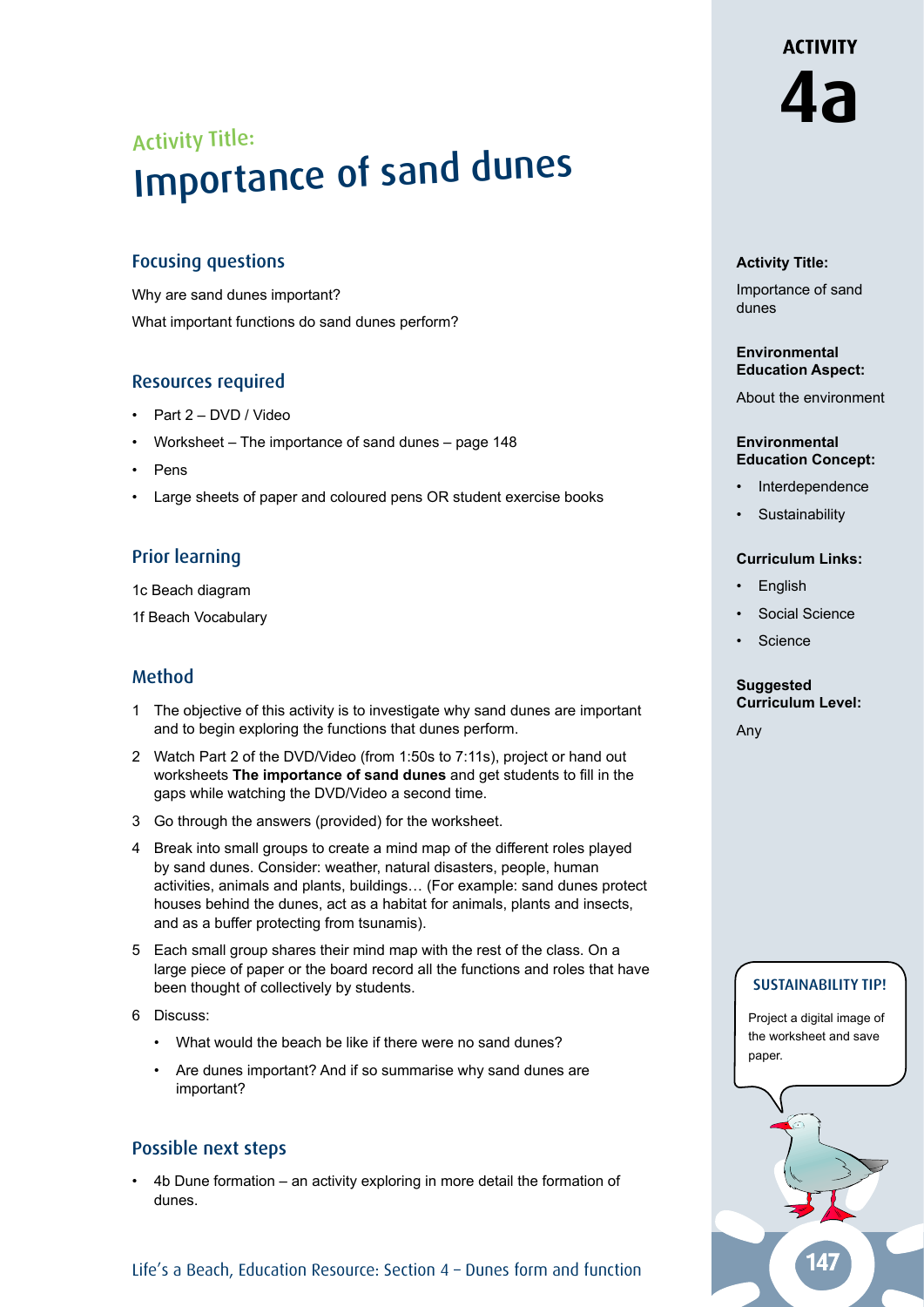# Worksheet The importance of sand dunes

# Watch the DVD/Video and then complete the paragraph by filling in the missing words.

When the wave breaks it surges up the beach in a foaming turbulent mass, carrying sand particles with it which are deposited or dropped on the beach. This is called the

When the **drains back down the beach it is called the EXECUTE:** Some waves have a strong **ADDE EXECUTE:** and weak backwash. These are called *Interpresental Cherry* They are flatter and break gently which means more sand is deposited on to the beach. These waves occur during periods of calm weather.

Other waves have the opposite effect  $-$  a weak swash and strong backwash. These waves are called \_\_\_\_\_\_\_\_\_\_\_\_\_\_\_\_\_\_\_\_\_. They are steeper and break more forcefully resulting in sand being carried away and therefore eroding the beach. This type of wave occurs in stormy weather.

Depending on the weather, beaches receive both\_\_\_\_\_\_\_\_\_\_\_\_\_\_\_\_\_\_\_\_\_\_\_\_\_\_\_\_\_\_\_\_\_\_ and waves. The beach will either be built up or eroded depending on what kind of wave is most common.

## Answer the following questions:

1 What are the three roles of the sand dunes?

.

- 2 What would happen if we had no sand dunes?
- 3 What happens to the sand that is eroded off the sand dunes by the destructive waves?
- 4 How is sand returned to the sand dunes?
- 5 Describe the important role that plants play in the dune environment.